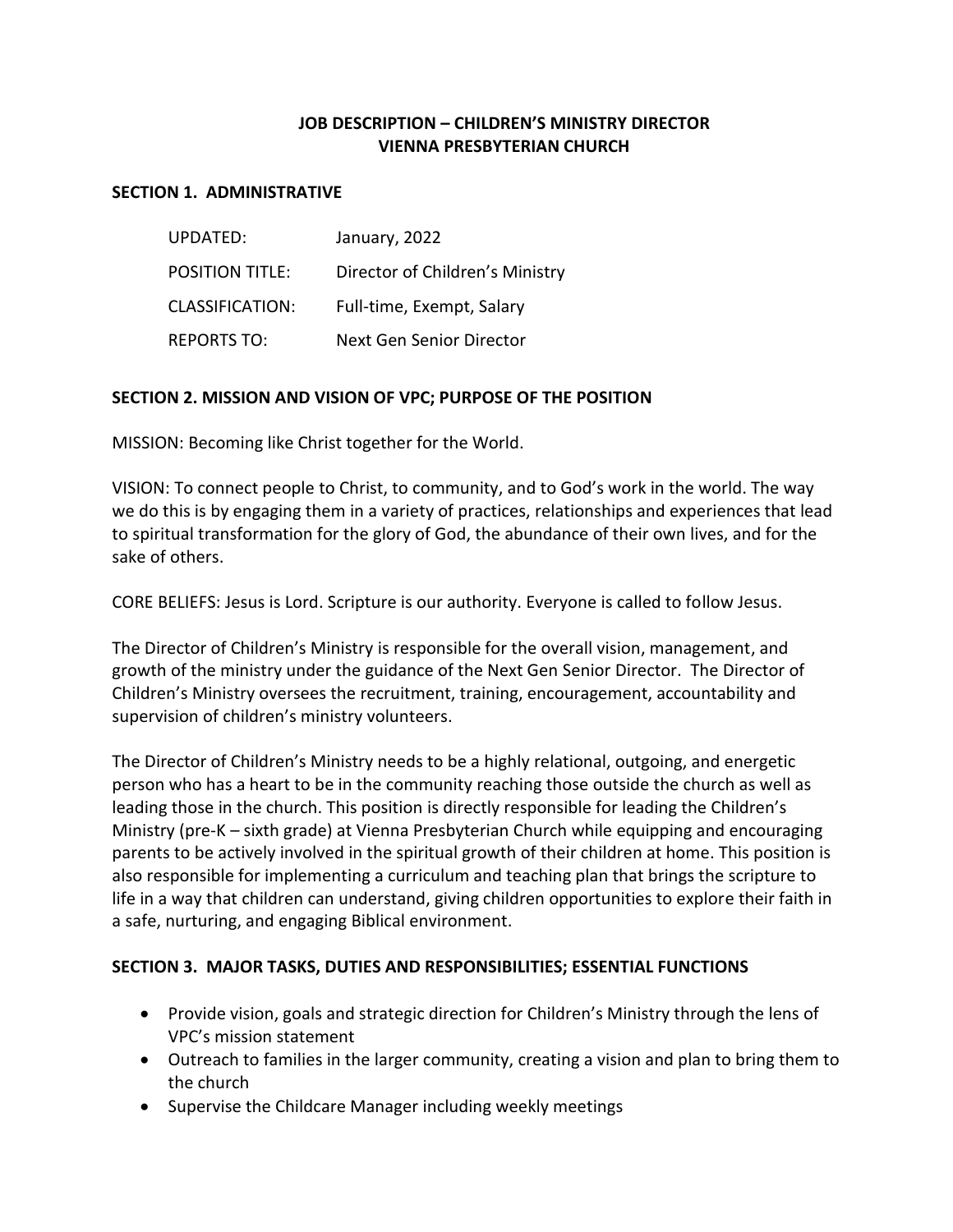- Oversee the planning and execution of spiritual formation opportunities through education and programming for pre-K through sixth grade
- Manage and oversee all curriculum for infants through  $6<sup>th</sup>$  grade
- Lead Doorways to Worship at the 9am worship service.
- Directs the monthly preteen Club, VBS, Music and Drama summers camps, and the Pre-Teen Service/Mission week
- Teaches the annual Sacraments class for children and parents/guardians
- Direct parent partnership efforts for all of Children's Ministry
- Strategize with Youth Ministry to ensure smooth transition for rising  $7<sup>th</sup>$  graders
- Develop the annual Children's Ministry budget and manage yearly spending
- Oversee Church Protection Policy for all of Children's Ministry
- Work directly with the Next Gen team to eliminate silos and encourage intergenerational participation whenever possible.
- Provides leadership, organization, training, support, encouragement, accountability and appreciation to Children's Ministry volunteers.
- Regularly observe all Sunday Morning classes to provide volunteers with encouragement and feedback as well as ensuring that the teaching teams are meeting the goals of Children's Ministry and adhering to the Church Protection Policy
- Attend VPC, Children's Ministry, and Next Gen staff meetings and other meetings as required
- Seek opportunities to engage in community events for children and families
- Assist with other Next Gen Ministry team efforts as needed and delegated
- Serve as a resource for parents to help them nurture their children's spiritual growth and tend to their developmental needs

# **SECTION 4. KNOWLEDGE, SKILLS, ABILITIES AND PERSONAL CHARACTERISTICS NECESSARY TO PERFORM THE JOB; REQUIRED QUALIFICATIONS, EXPERIENCE AND CERTIFICATIONS FOR THE POSITION**

- An articulated faith in Jesus Christ with the ability and willingness to share personal faith with others through example, sharing, and teaching
- Love for children and deep commitment to their physical, emotional, and social needs to ensure faith development
- Enthusiastically affirm and be guided by the values, vision, and mission of VPC
- Sound Biblical knowledge with a reformed understanding, and the ability to translate it to children
- Ability to agree to and sign the VPC Biblical Standards for Leadership
- Experience with writing or adapting curriculum
- Bachelor's degree and at least five years of relevant experience
- Possess working knowledge of the stages of child and faith development
- Managerial and organizational skills, including attention to detail
- Basic proficiency of Microsoft Office, including Word, Excel, PowerPoint, and Outlook
- Database experience a plus